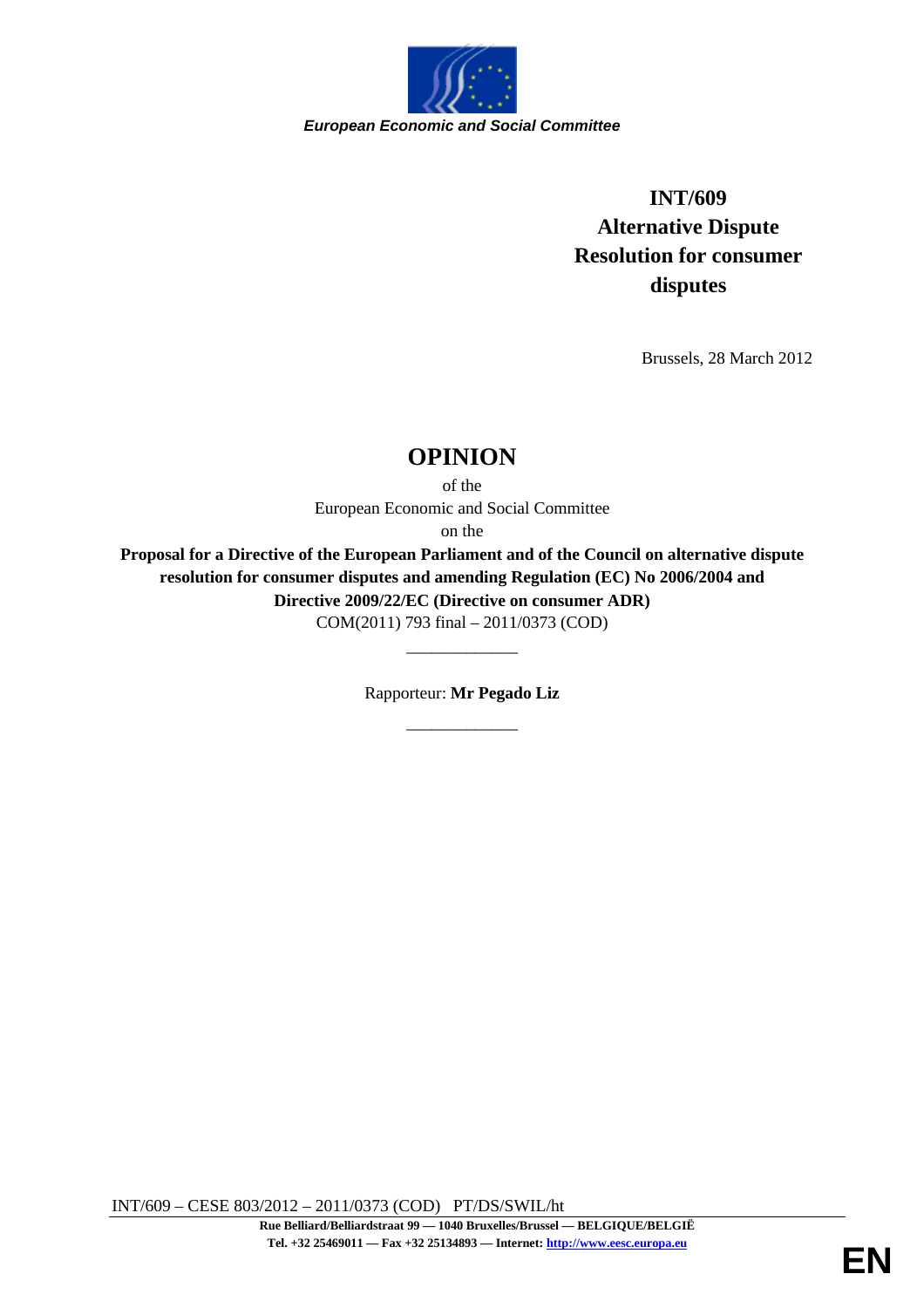On 13 and 14 December 2011 respectively, the European Parliament and the Council decided to consult the European Economic and Social Committee, under Article 114 of the Treaty on the Functioning of the European Union, on the

> *Proposal for a Directive of the European Parliament and of the Council on alternative dispute resolution for consumer disputes and amending Regulation (EC) No 2006/2004 and Directive 2009/22/EC (Directive on consumer ADR)* COM(2011) 793 final – 2011/0373 (COD).

The Section for the Single Market, Production and Consumption, which was responsible for preparing the Committee's work on the subject, adopted its opinion on 9 March 2012.

At its 479th plenary session held on 28 and 29 March 2012 (meeting of 28 March), the European Economic and Social Committee adopted the following opinion by 121 votes to 11, with 8 abstentions.

> \* \* \*

### 1. **Conclusions and recommendations**

- 1.1 The EESC is pleased that, following innumerable calls from European consumer organisations, and from the EESC in several of its opinions, the Commission has at last turned its Recommendations 98/257 and 2001/310 into a coherent legal instrument.
- 1.2 However, the EESC believes that the most appropriate legal basis would be Article 169(2)(b) and (4) of the Treaty and not just Article 114, as well as Articles 38 and 47 of the Charter of Fundamental Rights of the European Union.
- 1.3 The EESC recommends that a "European compliance mark" be created, based on common structural principles, not only to be conferred on ADR mechanisms that meet the requirements of the proposal, but which also identifies traders adhering to those mechanisms, in a harmonised fashion and without cost to the trader.
- 1.4 The EESC takes note of the option allowing for ADR procedures to cover collective disputes, as a first step towards establishing an EU collective legal redress mechanism, but recommends that this possibility be clearly stated in the directive and the scheme duly defined.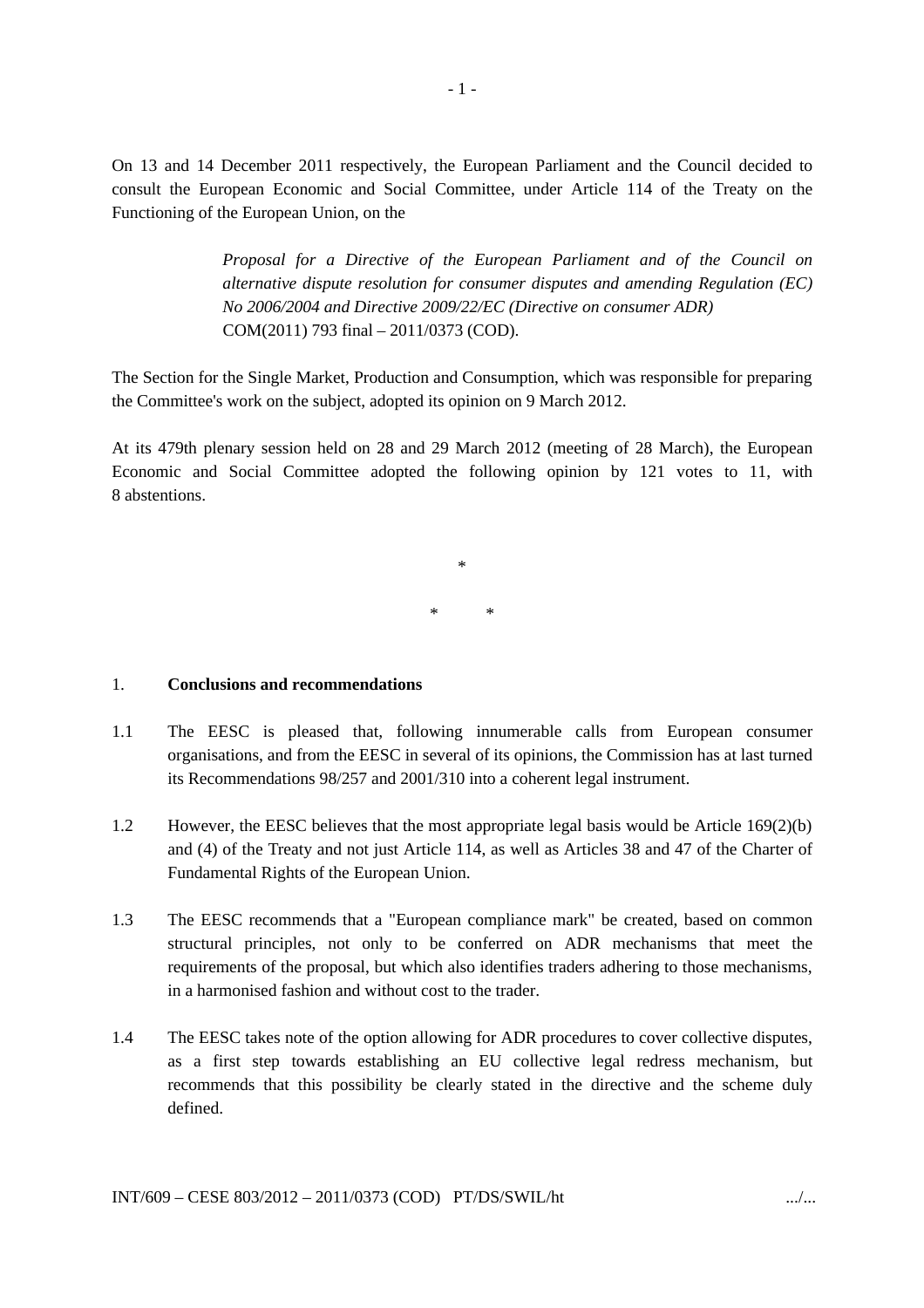- 1.5 However, the EESC wishes to restate its view that there is an urgent need for the EU to have a harmonised judicial instrument for Community-level group action, which is in no way replaced by extending these ADR schemes to collective disputes.
- 1.6 The EESC agrees with the principles set out in Articles 7, 8 and 9 of the proposal, but recommends that, for the sake of certainty and clarity, the definitions featuring in the recommendations of the principles of the adversarial system and of representation be maintained, explicitly guaranteeing the possibility of the parties concerned being represented by lawyers or third parties, specifically consumer associations.
- 1.7 The EESC also recommends that the principle of independence not be replaced by the vague notion "principle of impartiality", which has other, less specific content and is different in nature.
- 1.8 The EESC is reluctant to agree that these mechanisms should also cover complaints from traders against consumers. However, taking into account the provisions of the SBA (Small Business Act), micro- and small enterprises should have the possibility to solve disputes with consumers by applying the ADR schemes in clearly-specified cases and under conditions that need to be set.
- 1.9 The EESC would stress that this proposal must never undermine systems which Member States have in place or create of an obligatory nature, in accordance with their own legal traditions.

The EESC only accepts the idea that ADR decisions may not be binding on the parties if there is an express guarantee that the parties will not be prevented from lodging an appeal with the competent ordinary courts.

- 1.10 The EESC recommends that this proposal contain a text identical to the one in the proposal for a regulation on ODR on the clear prevalence of the right of access to justice, according to which ADR is not a replacement or a real "alternative" to the role of the courts, but rather a valuable, complementary means of dispute settlement.
- 1.11 The EESC recommends that the issue of funding these systems be addressed explicitly and head-on, given that consumer associations and some Member States cannot afford the increased costs of setting them up, and this issue is crucial to ensuring the system's impartiality and independence.
- 1.12 The EESC believes that the wording of some requirements should be revised and can be improved to make them clearer and less ambiguous and their provisions more effective, and recommends that the Commission take account of its specific comments.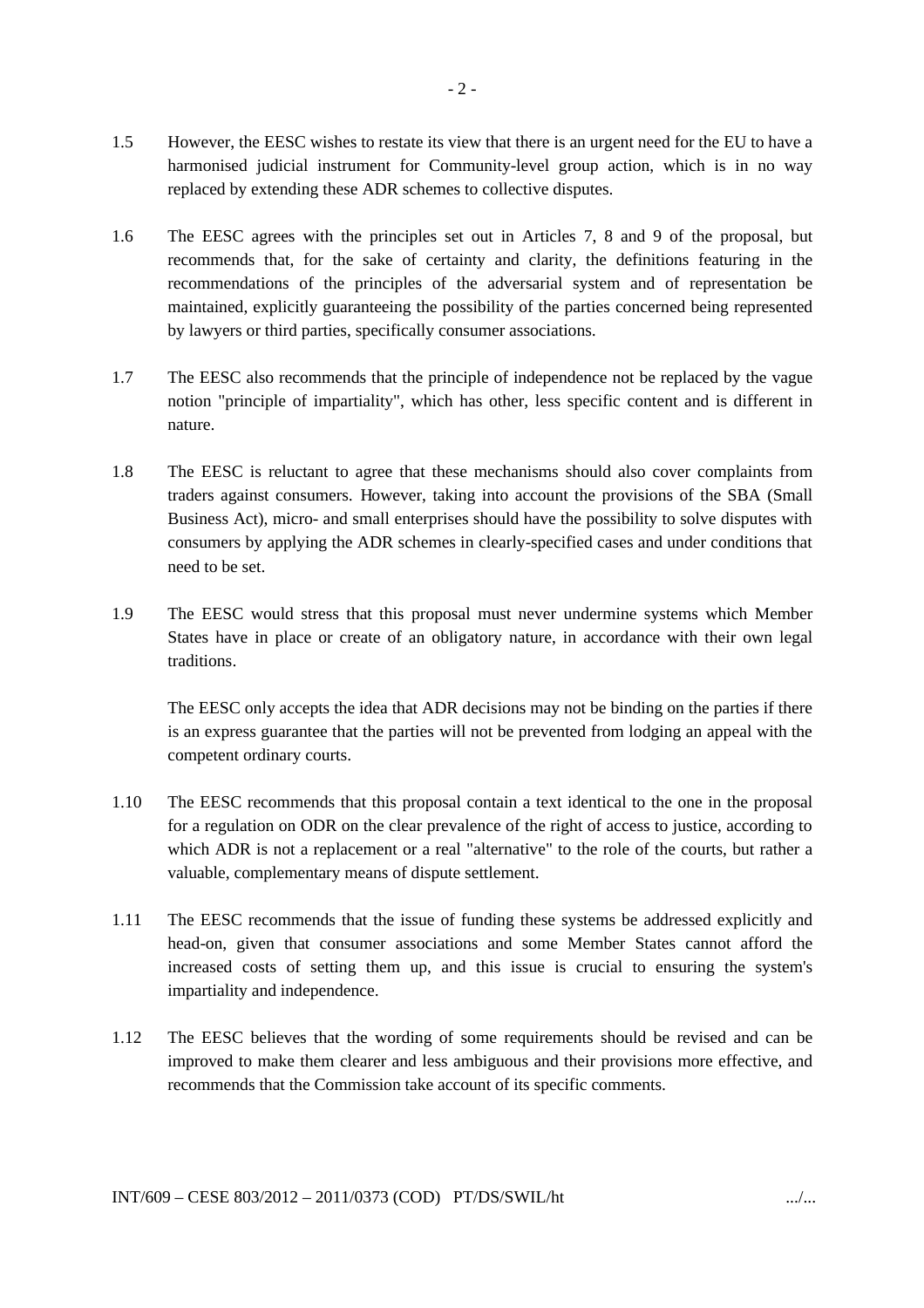## 2. **Gist of the proposal**

2.1 Whereas a substantial proportion of European consumers encounter problems when buying goods and services in the internal market, these problems are often left unresolved; Whereas implementation of Recommendations  $98/257/EC^1$  and  $2001/310/EC^2$  has not been effective: there are still gaps in the coverage, a lack of consumer and business awareness and uneven quality in alternative dispute resolution procedures;

Having regard to the content and conclusions of a number of studies commissioned over the years on this matter;

Having regard to the results of the most recent public consultation, launched in January 2011, and the impact assessment SEC(2011) 1408 final of 29 November 2011;

The Commission, with its current proposal for a directive, intends to:

- a) ensure that all disputes between a consumer and a trader arising from the sale of goods or the provision of services in any economic sector can be submitted to an Alternative Dispute Resolution (ADR) entity, whether the plaintiff is the consumer or the trader;
- b) ensure that consumers can obtain assistance when they are involved in a cross-border consumer dispute;
- c) ensure that ADR entities respect the "quality principles of impartiality, transparency, effectiveness and fairness", as well as the tendency for them to operate "free of charge";
- d) entrust a single authority in each Member State with responsibility for monitoring the functioning of all ADR entities;
- e) ensure that Member States lay down effective, proportionate and dissuasive penalties for infringements of the provisions relating to consumer information and information to be notified to competent authorities;
- f) ensure Member States are not prevented from adopting or maintaining in force procedures for disputes between traders;
- g) ensure Member States are not prevented from maintaining or introducing ADR procedures dealing jointly with similar disputes between a trader and several consumers.(collective interests);

l

<sup>1</sup> OJ L 115, 17.4.1998, p. 31.

 $\mathfrak{Z}$ OJ L 109, 19.4.2001, p. 56.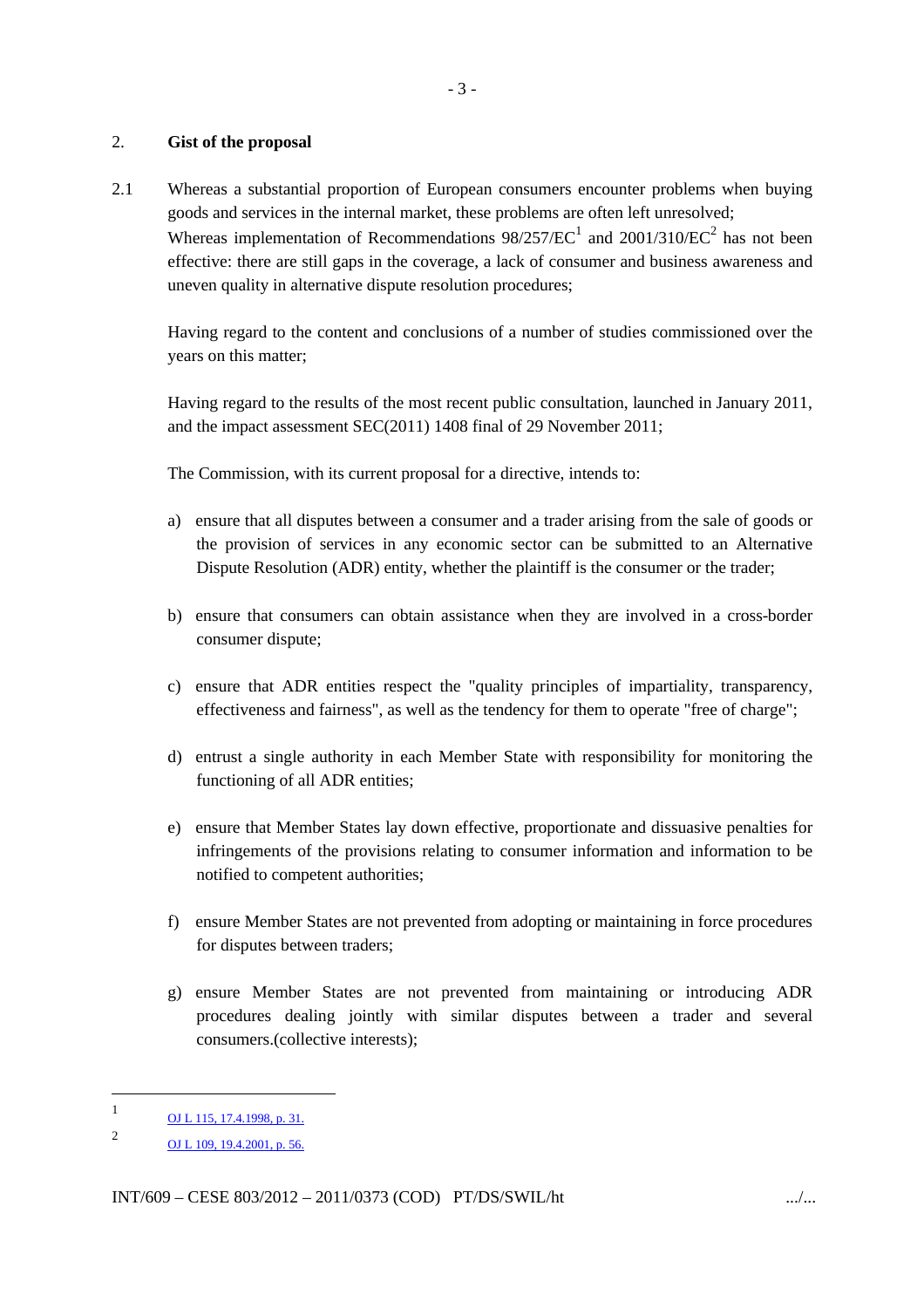- h) encourage Member States to develop ADR entities that also cover traders in other Member States.
- 2.2 To this end, the Commission proposes converting the aforementioned recommendations into a directive, thus making their provisions binding and using Article 114 TFEU (completion of the internal market) as the sole legal basis.
- 2.3 The directive would not, however, prescribe that participation of traders in ADR procedures be mandatory or that the outcome of such procedures be binding on traders.
- 2.4 The proposed directive shall prevail over any EU legislation containing provisions intended to encourage the creation of ADR entities, unless such legislation ensures at least an equivalent degree of consumer protection.
- 2.5 This directive should cover any entity that is established on a durable basis and offers the resolution of a dispute through an ADR procedure, including official arbitration procedures not created on an ad hoc basis.

# 3. **General comments**

- 3.1 In a number of opinions over a period of years, the EESC has repeatedly called for Recommendations 98/257/EC and 2001/310/EC to be converted into coherent legislation and can therefore only welcome this Commission initiative, but, further to the points we make in the comments below, we believe that it has arrived late. The question could also be raised as to whether - in order to achieve greater certainty and security - the instrument selected could/should be a regulation rather than a directive.
- 3.2 Again concerning the legal basis, the EESC considers that beyond the mere completion of the internal market, what is at stake here is also an instrument to protect consumers, and the most appropriate legal basis, if Article 81 is not adopted, would therefore be Article 169(2)(b) and (4) of the Treaty and not just Article 114, as well as Articles 38 and 47 of the Charter of Fundamental Rights of the European Union.
- 3.3 The Committee welcomes the exclusion of procedures that are misleadingly presented as amicable consumer dispute settlement procedures when in fact they are nothing more than a marketing ploy, since the entities responsible are employed by and in the pay of the trader and their impartiality and independence cannot therefore be guaranteed. The EESC suggests that, in order to remove any doubt, a "European compliance mark" be created, not only to be conferred on ADR mechanisms that meet the standards required by the proposal (similar to the "trustmark" that exists in Spain), but which also identifies traders adhering to those mechanisms, in a harmonised fashion and without cost to the trader, thereby ensuring consumer confidence in them.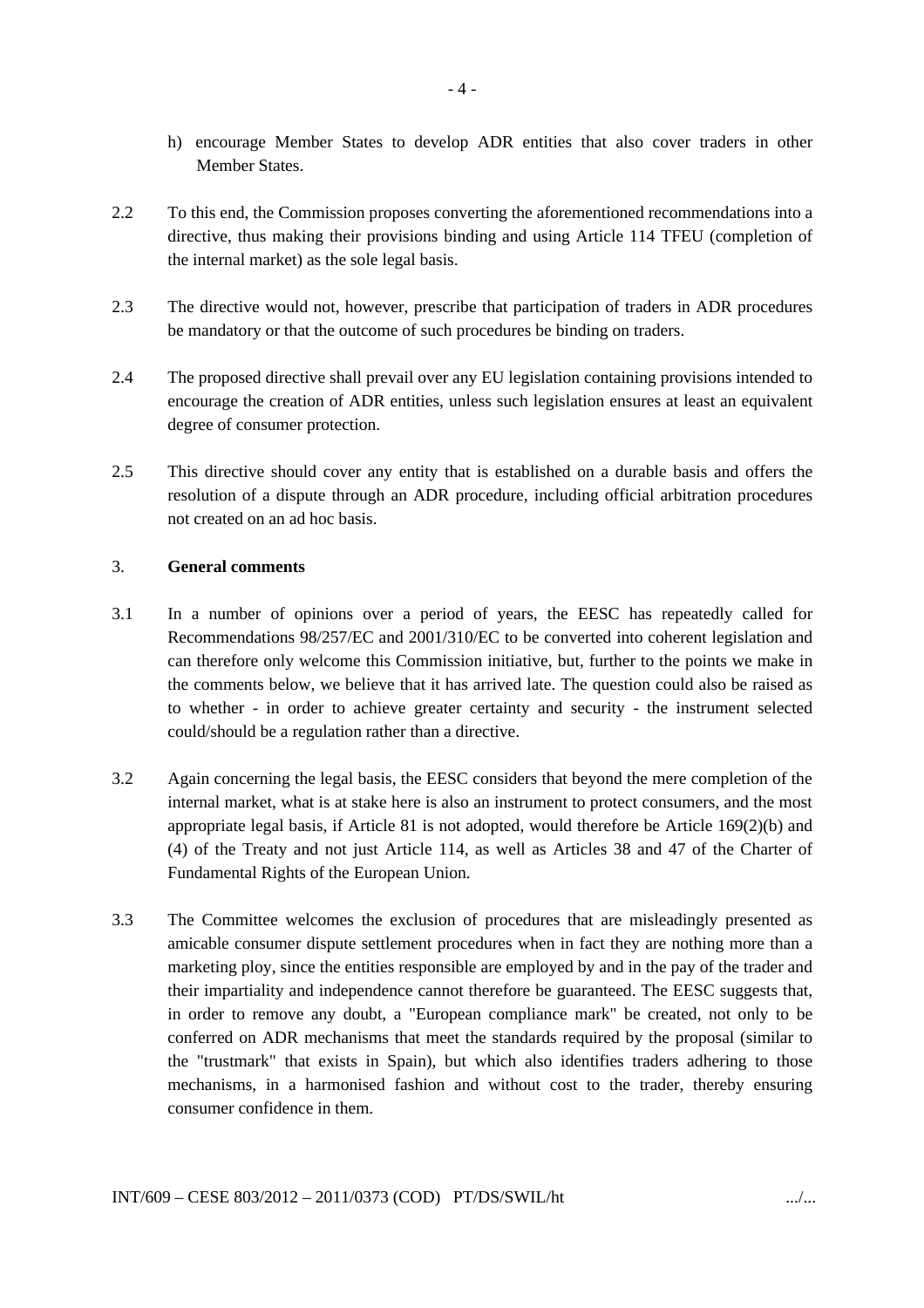- 3.4 It welcomes the extension of the concept of the consumer, in line with the new Directive on Consumer Rights<sup>3</sup>, to cover dual purpose contracts, where the trade purpose is not predominant in the overall context of the contract, but would like to see this concept appear explicitly in the text of the directive.
- 3.5 The EESC is pleased to note the concern to extend the operation of the scheme to cover crossborder disputes and hopes that the Commission will strive to ensure conditions are in place for ADR procedures to deal effectively with such cases, specifically through on-line dispute resolution (ODR) and by stepping up administrative cooperation between Member States<sup>4</sup>. The Committee would also suggest that the Commission, similarly to what is provided for under Article 6(4) of the proposal for an ADR regulation, hold a meeting, at least once per year, of the competent national authorities mentioned in Article 15 of the proposal for a directive, in order to exchange best practices and discuss any problems arising from the operation of ADR schemes.
- 3.6 It endorses the option allowing for ADR procedures to cover collective disputes, as a first step towards establishing an EU collective legal redress mechanism, but would have liked to see this possibility clearly stated in the directive and the scheme duly defined, rather than leaving it to Member States' discretion. In this regard, the EESC wishes to renew the call it has been making for a number of years in different opinions, concerning the urgent need for the EU to have a harmonised judicial instrument for Community-level group action, which is in no way replaced by extending these ADR schemes to collective disputes.
- 3.7 The EESC acknowledges the need to ensure that those responsible for the management and operation of ADR, including staff as well as mediators and arbitrators, possess the necessary knowledge, skills, experience and personal and professional qualities to perform their duties competently and impartially and that they are guaranteed conditions in which they can work independently and impartially. The EESC would therefore have liked to see these conditions stipulated in detail in the text of the proposal, in order to ensure harmonised standards across the EU.
- 3.8 It agrees with the operating principles for ADR set out in Articles 7, 8 and 9 of the proposal, that reiterate some of the principles already contained in the recommendations referred to above. There are questions, however, as to the reason for omitting fundamental principles that featured in these recommendations, such as legality and freedom.

It recommends that, for the sake of certainty and clarity, the independent definition of the principles of the adversarial system and of representation be maintained, making a clear reference to the possibility of the parties concerned being represented by lawyers or third

 $\overline{a}$ 

<sup>3</sup> Directive 2011/83/EU (OJ L 304, 22.11.2011, p. 64); EESC opinion: OJ C 317, 23.12.2009, p. 54.

<sup>4</sup> With specific regard to Regulation 2006/2004 on cooperation between national authorities, cf. EESC opinion, OJ C 218, 23.07.2011, p. 69.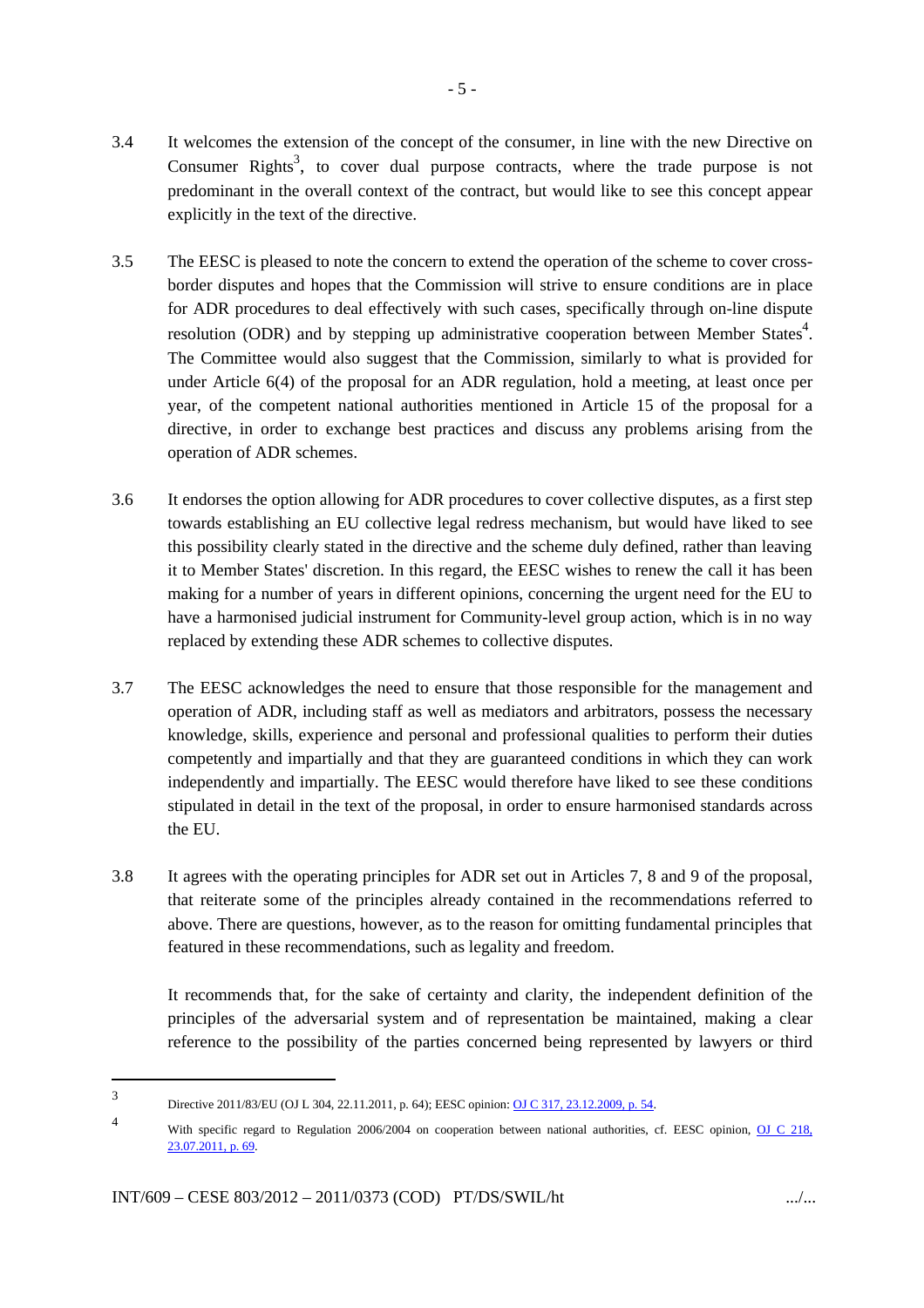parties, specifically consumer associations (rather than being addressed in a more hidden fashion in Articles  $8(a)$  and  $9(1)(a)$ .

Finally, the EESC does not agree that the principle of independence should be replaced by the vague "principle of impartiality", which has other, less specific content and is different in nature.

3.9 The EESC is reluctant to agree that these mechanisms should also cover complaints from traders against consumers, not only because this runs counter to the tradition of the systems that exist in most Member States and to the entire approach in the stances adopted by the Commission and the European Parliament on this matter over the years. The main reason for the EESC's disagreement is that this would turn ADR mechanisms into bodies for settling disputes relating to non-payment, bypassing the system set up by the EU for small claims and causing the ADR system to drown in an avalanche of cases, paralysing systems that do not have adequate response capacity.

However, taking into account the provisions of the Small Business Act, micro- and small enterprises should have the possibility, under conditions that need to be defined and clarified, to use the ADR schemes in respect of their disputes with consumers on the failure to collect orders, failure to collect repairs or failure to show when reservation has been made.

- 3.10 The Committee believes that this proposal should not, under any circumstances, undermine any obligatory systems which Member States have in place or create, in accordance with their own legal traditions.
- 3.11 The EESC can only accept the suggestion that ADR decisions should not be binding on the parties if the fundamental principle is expressly guaranteed that consumers or traders should be able to lodge an appeal with the competent ordinary courts. If this is not the case, in addition to denuding ADR of all its added value in terms of its credibility and effectiveness, it is hard to understand the claim that the system that is set up will also cover rulings handed down in official arbitration or other similar mechanisms, that are in effect genuine judicial rulings.
- 3.12 The EESC is disappointed that, in this proposal, the Commission has not adopted an identical formula to the one considered in the proposal for a regulation on ODR on the clear prevalence of right of access to justice, according to which ADR is not a replacement or a real "alternative" to the role of the courts, but rather a valuable, complementary means of dispute settlement<sup>5</sup>.

l

<sup>5</sup> The proposal for a regulation on ODR states, verbatim: "The right to an effective remedy and the right to a fair trial are fundamental rights guaranteed in Article 47 of the Charter of Fundamental Rights of the European Union. Online dispute resolution procedures cannot be designed to replace court procedures and should not deprive consumers or traders of their rights to seek redress before the courts. Nothing in this Regulation should, therefore, prevent parties from exercising their right of access to the judicial system".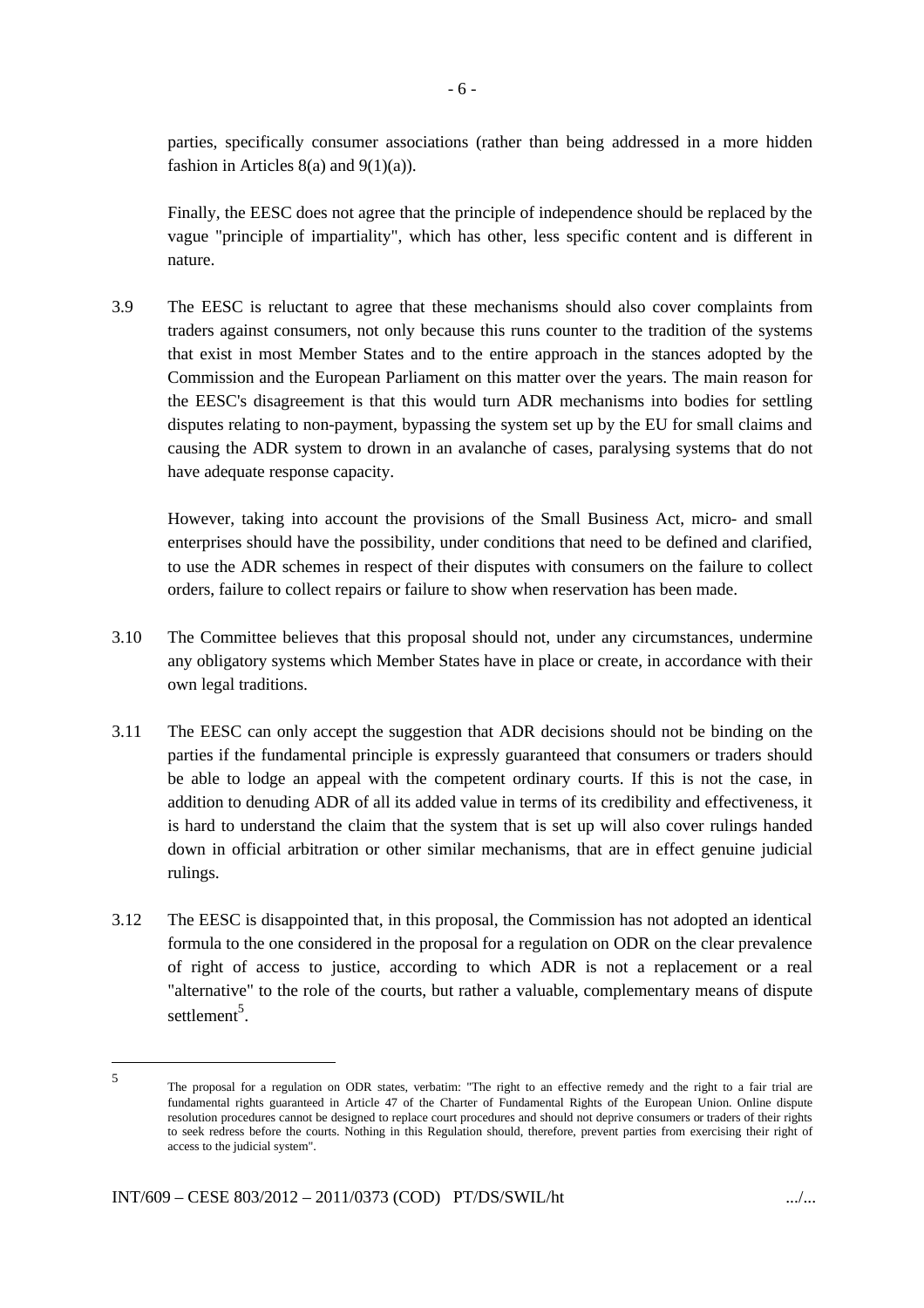- 3.13 The Committee is surprised that the issue of funding these systems is not addressed explicitly and head-on, in this proposal's explanatory memorandum or in the Programme for 2014-2020, given that in the consultations that were held, consumers' representative associations definitely deemed this to be essential. Some Member States cannot afford the increased costs of setting up new bodies, training mediators and other support staff, providing information and assistance for consumers, the drawing up of expert reports and new administrative posts. This issue was considered across the board to be crucial to ensuring the system's impartiality and independence<sup>6</sup>.
- 3.14 The EESC would furthermore advise the Commission to, if it has not already done so, carry out an assessment of the Member States' main regulatory approaches to implementing Directive 2008/52/ $\mathsf{EC}^7$  on mediation in civil and commercial matters (Article 12), as suggested by the European Parliament<sup>8</sup>.

# 4. **Specific comments**

# 4.1 **Article 2.2, point (a)**

The phrase "employed exclusively by the trader" is vague and its meaning ambiguous. It should be replaced by "hold or have held in the last three years a professional, economically dependent relationship or other relationship likely to affect their independence".

# 4.2 **Article 4, point (e)**

The definition is too vague and not specific enough. It should be accompanied by a clear reference to respect for the principles that should guide its operation, and by certification to the effect that it belongs to the network of recognised entities.

# 4.3 **Article 5(3)**

The EESC fails to understand the precise scope of this rule, but fears that it might not be as effective as is desired. Instead of promoting the required harmonisation by integrating the operations of all ADR mechanisms at European and national level, adopting the same approach of common and identical systems, it would actually enable Member States to retain their current structures and, as a formality, only set up a default mechanism. In practice, this would not solve today's geographical and sect oral problems.

## 4.4 **Article 6**

l

The EESC would like to see, when the requirements for skills and impartiality are drawn up and checked, guarantees for the active involvement of trade and consumers' organisations, especially in the procedures for selecting and appointing individuals responsible for dispute

<sup>6</sup> See the EESC opinion currently being drawn up (INT/608).

<sup>7</sup> OJ L 136, 24.5.2008; EESC opinion: OJ C 286, 17.11.2005, p. 1.

<sup>8</sup> Report on the implementation of the directive on mediation in the Member States A7-0275/2011, Rapporteur: A. McCarthy.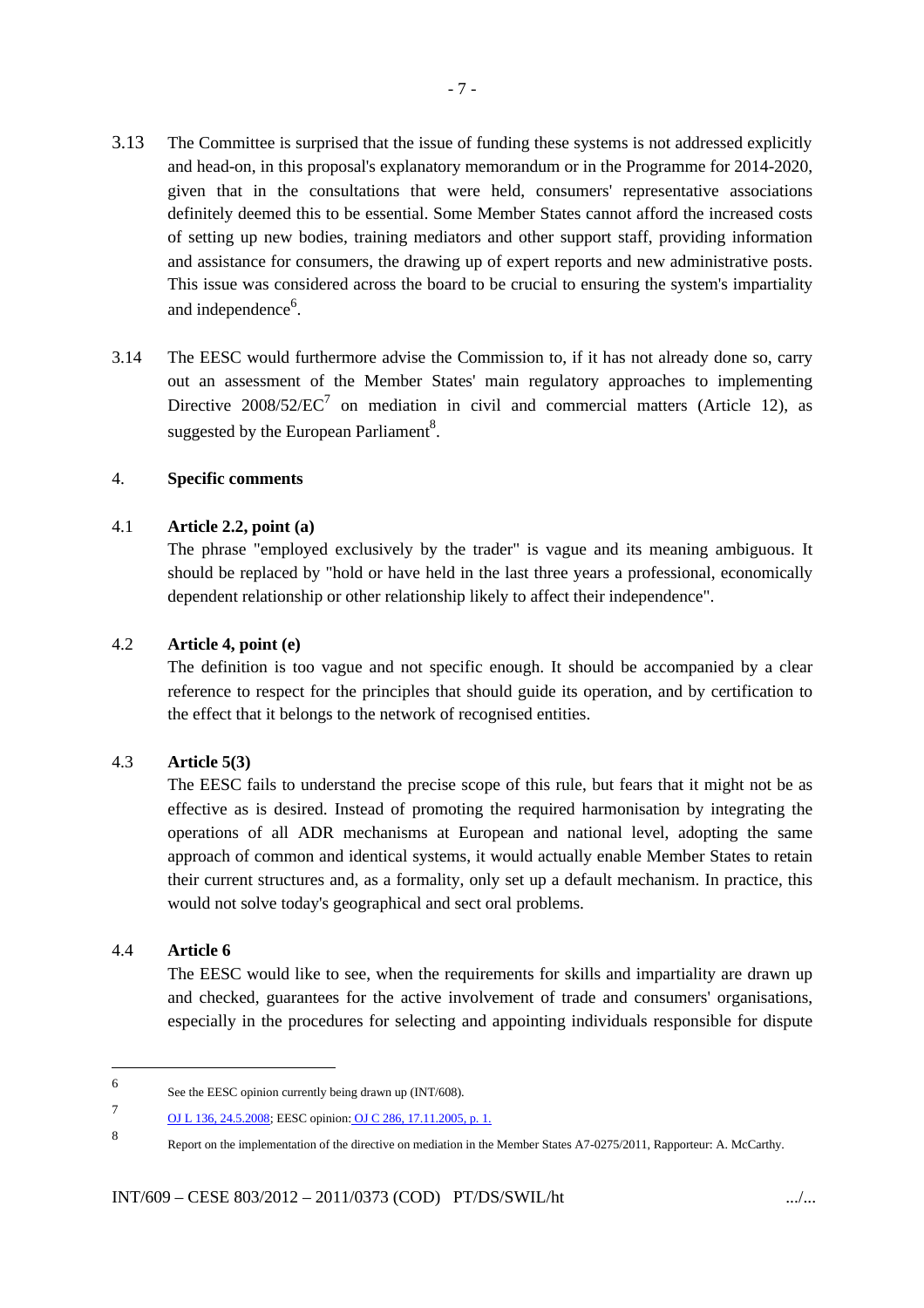resolution. This task should not be left to bureaucrats and civil servants from Member States' official bodies.

# 4.5 **Article 7**

In addition to the requirements laid down regarding means, the proposal should also lay down requirements regarding results, so as to ensure that the action of these mechanisms produces quantifiable results both in the sectors where most complaints are made and as regards the quality of the services provided by traders, adopting an active approach to promoting confidence in their use.

It is also crucial that Member States guarantee that ADR entities disclose information on the services they provide (which specifically include information, mediation, conciliation and arbitration), financial performance (thereby guaranteeing the necessary transparency of these mechanisms and boosting consumer confidence) and the degree of user satisfaction with these bodies.

The EESC also considers that where paragraph 2 of this article is concerned, in addition to their annual activity reports, these bodies should also publish, through their normal channels of communication, their annual budget and a summary of the arbitration rulings they have issued. This would not be detrimental to the rules on the processing of personal data contained in national legislation transposing Directive 95/46/EC.

### 4.6 **Article 9**

Whilst the EESC acknowledges the relevance of the principle of fairness, it queries the omission principle of legality, as set out in the Commission Recommendation of 30 March 1998<sup>9</sup>. The absence of this provision from the directive's provisions could be detrimental to consumers in cross-border trade relations, especially when the law in the consumer's home country offers greater protection than the law in the Member State where the ADR mechanism is established. The EESC would reiterate the need to include the principle of legality in the scope of this directive, which would ensure that rulings handed down by ADR bodies do not deprive consumers of the level of protection guaranteed by the relevant legislation.

### 4.7 **Article 10**

The Committee is concerned that the ambiguity in this article might persuade consumers that a dispute can be resolved through an ADR entity when, in fact, traders are merely obliged to provide information on the existence of these mechanisms, and might not have actually signed up to one.

l

<sup>9</sup> Which clearly states, with regard to cross-border disputes, that "the decision taken by the body may not result in the consumer being deprived of the protection afforded by the mandatory provisions applying under the law of the Member State in which he is normally resident in the instances provided for under Article 5 of the Rome Convention".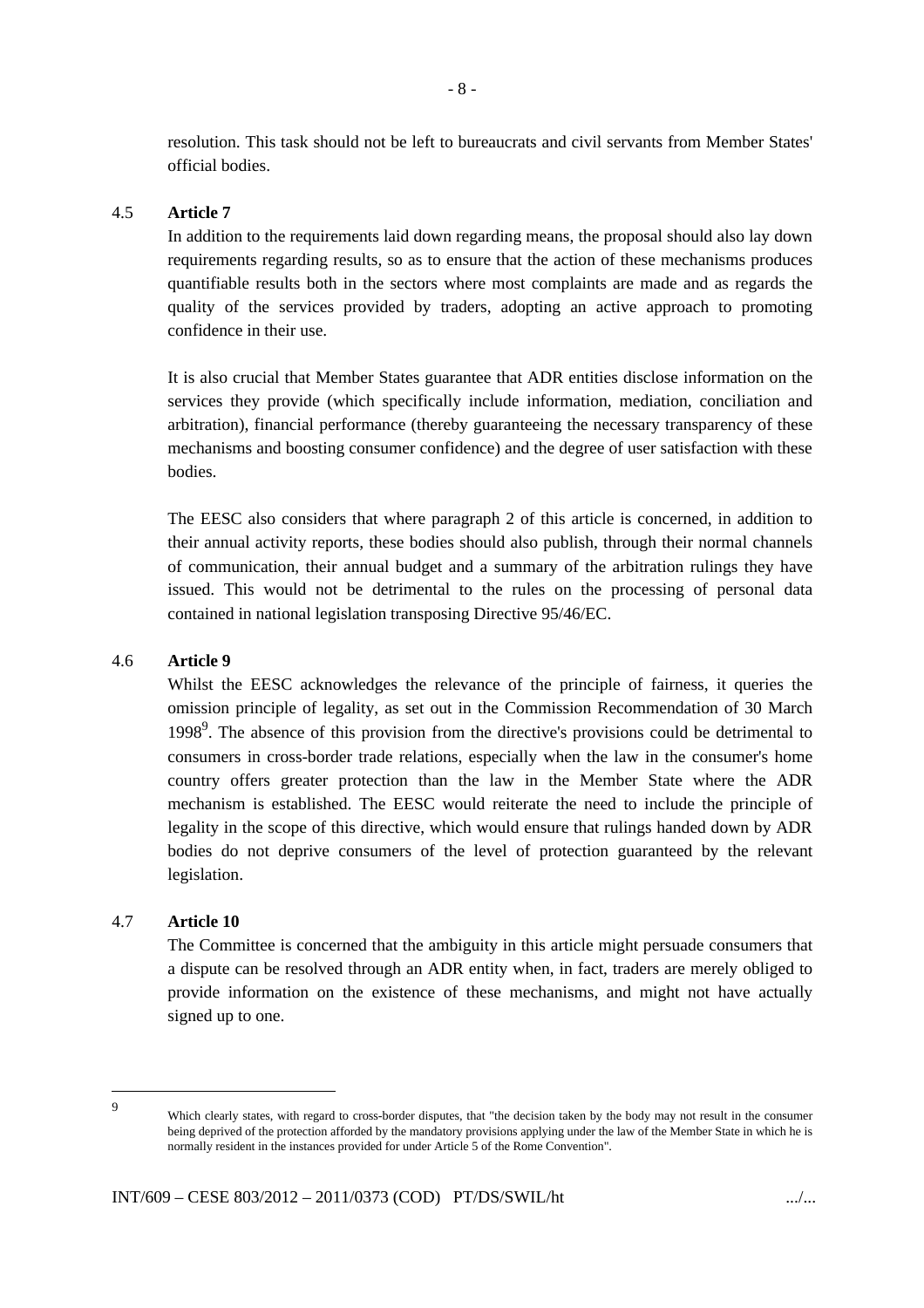The EESC therefore calls on the Commission to ensure that the proposal guarantees that Member States will require traders to produce this information immediately prior to signature of a contract, which would enable the consumer to take a conscious, informed decision, knowing in advance whether or not the trader has signed up to an ADR body.

The EESC also takes the view that failure to comply or to comply fully with the obligation referred to in paragraph 2 should be deemed to be an unfair commercial practice and included in the list appended to Directive 2005/29/EC, irrespective of the sanctions provided for under Article 18 of the proposal.

### 4.8 **Articles 15 to 17**

The EESC is afraid that these rules might not prove sufficient to ensure that the bodies concerned fully meet the requirements, because they are still based on criteria flowing from self-assessment. It is therefore crucial that the Commission encourage direct civil society involvement in monitoring these mechanisms, through the respective representative organisations of the sectors concerned $^{10}$ .

Brussels, 28 March 2012.

The President of the European Economic and Social Committee

Staffan Nilsson

\* \*

\*

**N.B.:** Appendix overleaf

l 10

Along the same lines as in the energy sector in Italy: although that country has a public ADR body, it is overseen by representatives of consumers and energy companies, with the former playing an active part in training the specialists employed in this body.